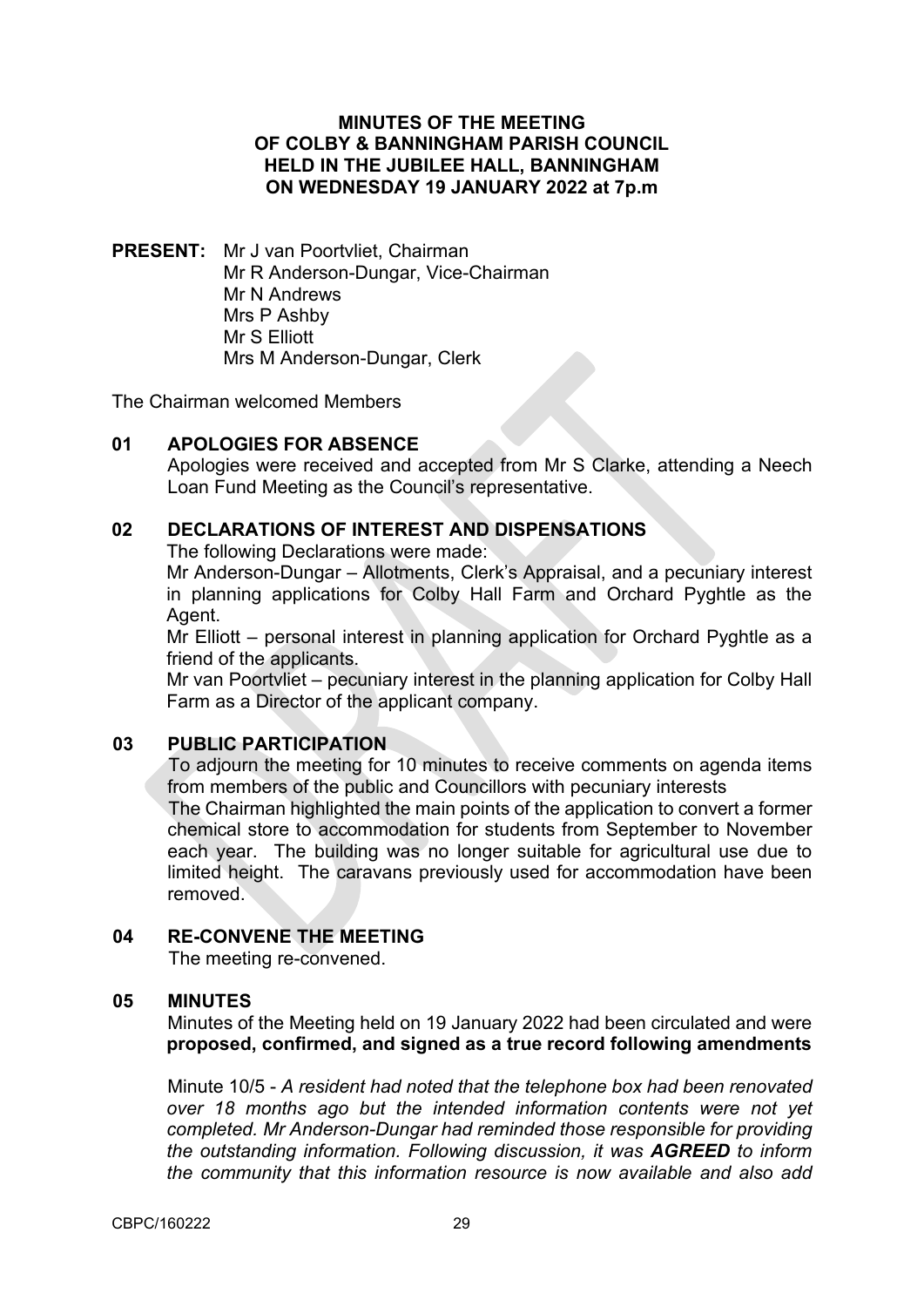*more information as and when it becomes available. Information should also be made available in The Banningham Crown*.

Minute 14 – Budget discussion, to include *the Council agreed to withdraw the yearly contribution to the Village Hall and to subject every discretionary spend to examination before approval.* 

#### **06 INFORMATION ON MATTERS ARISING**

Nothing to report under this item

#### **07 VACANCIES ON THE COUNCIL**

Nothing to report to this meeting, agreed to include in next newsletter.

### **08 REPORTS FROM POLICE, DISTRICT & COUNTY COUNCILLORS**

To receive written/verbal reports from representatives, including the following: **Police** – The newsletter previously circulated was **NOTED.**

**District Council** - Cllr Toye highlighted the following points from his report previously circulated:

- Council Tax rise will be 1.99%.
- Miyawaki Forests quick growing
- Blue flag beaches, ocean climate emergency.
- Joining up to share experiences -Chairman and Clerks to start with.
- Briefing on local plan available if councils wish.

**County Council -** Cllr Penfold sent apologies but would pursue possibilities for improvements to A140/B1145 junction alongside Cllr Riley of the Aylsham Division.

## **09 ITEMS REFERRED FROM PREVIOUS MEETING**

#### 1. ANNUAL PARISH MEETING

It was **AGREED** to hold this year's meeting on Monday 16 May 2022 at 7p.m. in the Jubilee Hall.

2. HM THE QUEEN'S PLATINUM JUBILEE

Preliminary interest had been expressed in having a beacon. This was reconsidered and discounted on grounds of cost and logistics. The Council would not organise a formal celebration.

#### 3. SPEEDING ON LONG LANE

A resident had requested monitoring of speeding in this area, and it was **AGREED** to complete the paperwork to join the rota for the portable SAM (Speed Awareness Message) sign.

4. WEBSITE UPDATE

Links to 2021 newsletters and previous years' minutes to be added.

5. FOOTPATH NEAR HEPPINN BARN

It was understood that the owners anticipated the removal of the scaffolding in the coming weeks, so the path will then be fully open.

#### 6. STAFFING

See item 15 below.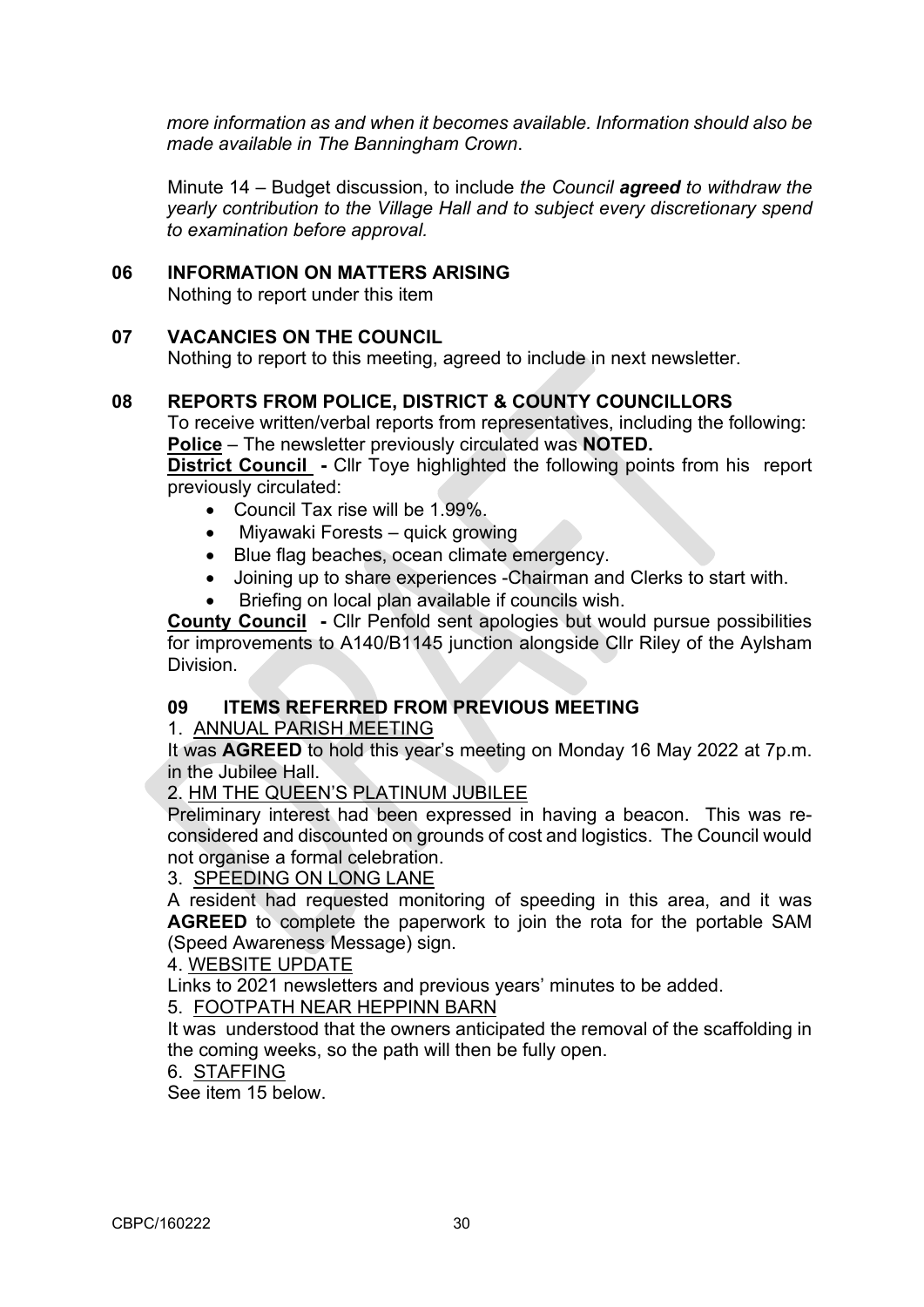# **10 AREAS OF PARISH COUNCIL RESPONSIBILITY**

To receive updates/reports on areas of parish council responsibility:

- 1. PLAYING FIELD
	- Management Plan still to be completed, would be helpful to have before the season starts.
- 2. Village Hall
	- Leads Report Councillors were delighted with the progress to date and thanked everyone for their hard work. Information provided by Mr Clarke was tabled and the wording related to the role of the Leads Group was confirmed as co-ordinating the project.
	- Future management
		- $\circ$  Operational Information previously circulated was discussed and accepted in principle. It was **AGREED** to include a request in the forthcoming newsletter for volunteers to help with various tasks, and to arrange an informal workshop meeting for Council to consider options.

 $\circ$  Legal status – discuss informally in conjunction with above.

### 3.VILLAGE GREEN

Crocus were now coming through. The bowls pavilion would be painted before the summer.

#### 4 ALLOTMENTS

Suitable water butts had been soured from a local garden centre.

# 5. TELEPHONE BOX

It was **AGREED** to include a piece in the next Newsletter and possible the next Village News publication to let residents know that, although the information is not finally complete, the box is now "open" to visitors.

# **11 SCHEME OF DELEGATION**

The Clerk had nothing to report

### **12 CORRESPONDENCE/REPORTS**

1. VANGUARD PROJECT

The decision letter previously circulated was **NOTED.** It was **AGREED** to pursue the possibility of funding from the Vattenfall Community Fund towards improvements to the A140/B1145 junction with assistance from C Cllrs Penfold and Riley.

2. UPDATE FROM DUNCAN BAKER MP

The information previously circulated was **NOTED.**

3. WESTERN LINK UPDATE

The information previously circulated was **NOTED.** 

4. NORFOLK PARISH TRAINNG & SUPPORT

Details of training and networking events had been circulated via email. The Clerk drew attention to the Spring Seminar which included a session on Village Halls.

### **13 POLICIES**

### 1. TRAINING POLICY

The revised Policy previously circulated was discussed, and against the advice of the Clerk was amended to state that the Council would *facilitate* rather than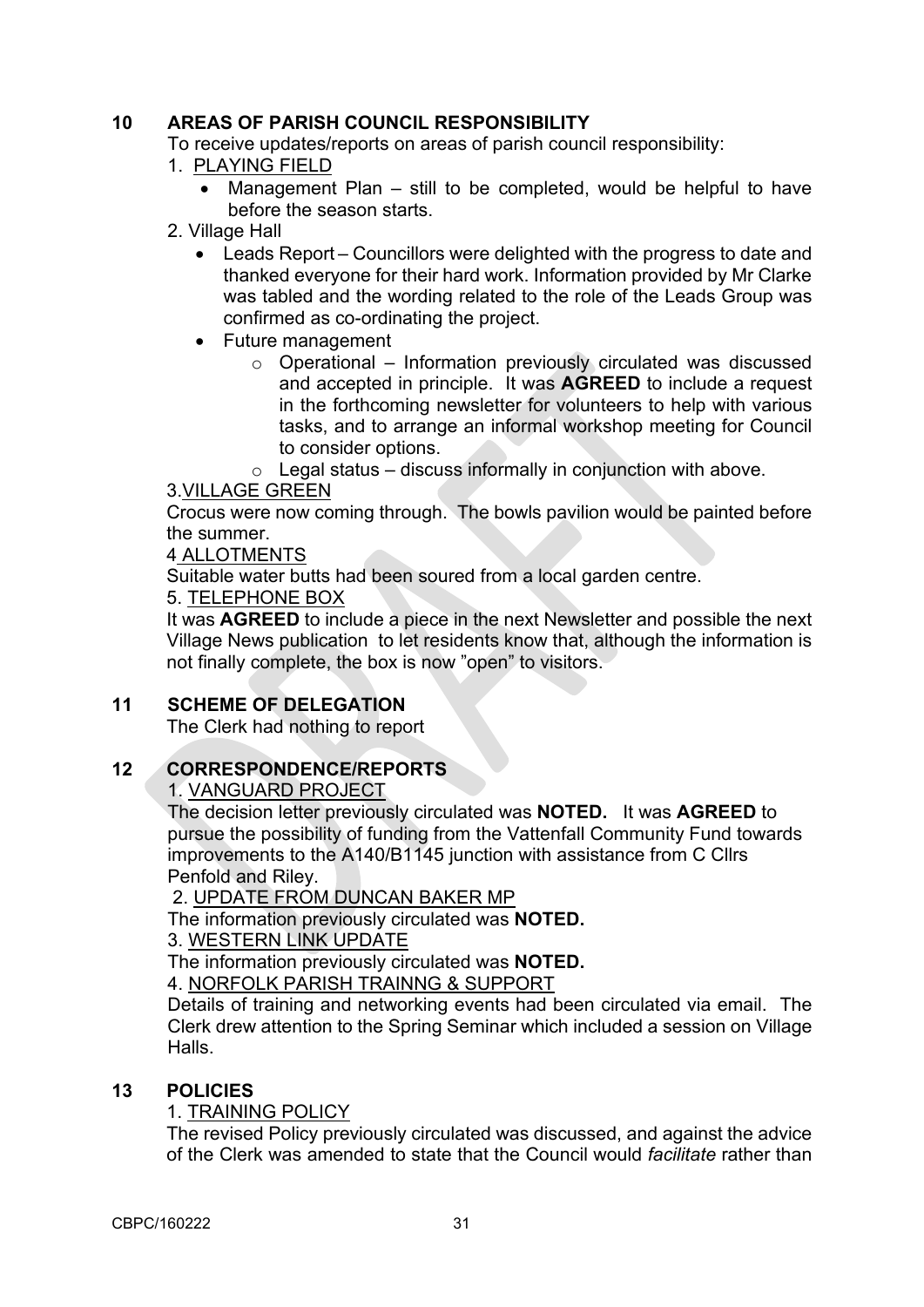*provide* training. The suggested review date of 2024 was accepted. 2. SCHEME OF DELEGATION TO THE CLERK

There were no recommended changes, and in the absence of further comments, it was **AGREED** to review the document in 2024.

## **14 FINANCE**

The following documents were considered, and were **proposed and AGREED** 1. SCHEDULE OF BILLS FOR PAYMENT

The Clerk presented the schedule, copy attached to signed copy of these Minutes.

2. BANK RECONCILIATIONS TO 31 JANUARY 2022

Documents had been circulated.

3. RECEIPTS & PAYMENTS 1 APRIL 2021 TO 31 JANUARY 2022 Documents had been circulated.

# **15 STAFFING MATTERS**

1. ADVERTISEMENT FOR CLERK'S POST

Information previously circulated was discussed and a final document **AGREED.** Details would also be included in the next newsletter.

### 2. JOB DESCRIPTION,

The model document had been circulated, but there were concerns expressed on the levels of responsibility. It was **AGREED** to discuss in more detail.

3. TIMETABLE, INTERVIEW DATE(S), PANEL

For later discussion.

4. CLERK'S APPRAISAL

Discussed in CONFIDENTIAL session below.

# **16 PLANNING MATTERS**

### 1. APPLICATIONS DETERMINED

Nothing at the date of publication of this Agenda. Watts Cottage given approval.

# 2. APPLICATIONS FOR CONSIDERATION

PF/22/0088 Poplar Farm, Banningham, NR11 7DS

Change of use of agricultural building to a single dwelling; associated external alterations

Proposals discussed. There were discrepancies over the shared access as shown on the plans and also reported objections from the owner of the access, who felt that it had not been satisfactorily address in the application.

Discrepancy over shared access.

### PF/22/0229 Colby Hall Farm, Church Road, Colby, NR11 7EE

Change of use of agricultural buildings and external alterations to form short-term living accommodation for agricultural students The Chairman and Vice-Chairman left the meeting, and Mr Elliot was elected to chair this item. The proposals were discussed in conjunction with information provided during the public participation time earlier. SUPPORT

The Chairman and Vice-Chairman returned to the meeting.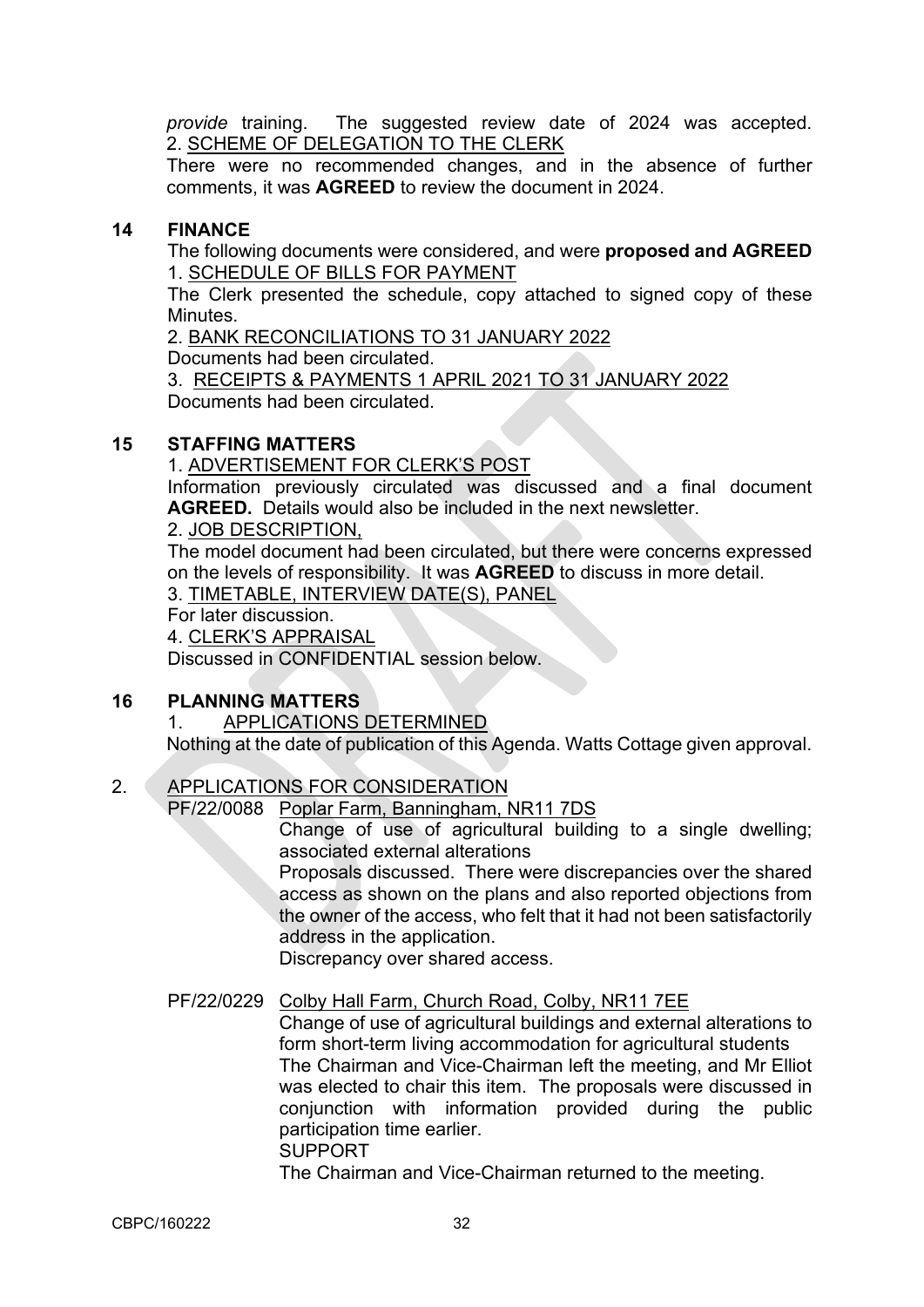## HN/22/0271 Orchard Pyghtle, Colby Road, Banningham NR11 7DY

Notification of intention to erect a single storey rear extension projecting from the original wall by 3.5 metres with a maximum height of 2.72 metres and eaves height of 2.39 metres Mr Anderson-Dungar, as the Agent for the application, had declared a pecuniary interest and left the room during discussion. Mr Elliott had declared a personal interest, remained in the room but did not take part in discussion or vote. Councillors noted that neighbours had no objections to the proposals. SUPPORT. Mr Anderson-Dungar returned to the meeting.

#### **17 ADJOURNMENT**

In the absence of any member of the public the meeting continued without adjournment.

**18 RE-CONVENE THE MEETING**

Not required.

#### **19 RESPONSE TO PLANNING APPLICATIONS/ISSUES**

Responses to applications for Colby Hall Farm and Orchard Pyghtle had been agreed at the time of discussion.

With regard to Poplar Farm, it was **AGREED** that the Clerk should respond based on the comments made earlier. The following paragraph was uploaded to the NNDC website:

*Poplar Farm – OBJECT. Consideration took account of comments from the owner of the shared access drive. The Council agreed with Highways comments related to poor access and visibility, and also noted that the applicant is not in a position to improve the access drive as he does not own it. This leads the Council to say that the drawings do not reflect the shared access. However, should permission be granted, the Council would like the Highways suggested conditions to be included*.

# **20 ITEMS FOR INFORMATION/FUTURE AGENDA**

Village Hall Matters – next agenda

### **21 DATE OF NEXT MEETING**

To confirm that the next Parish Council Meeting will be held on Wednesday 16 March 2022 at 7pm in the Jubilee Hall, Banningham

# **22 RESOLUTION TO EXCLUDE THE PRESS AND PUBLIC DURING DISCUSSION OF THE FOLLOWING CONFIDENTIAL ITEM:** It was proposed by the Chairman, seconded by Mrs Ashby, and **unanimously**

**agreed** that in view of the confidential nature of the business about to be transacted, it was advisable in the public interest that the Press and Public should be excluded.

The Clerk and Mr Anderson-Dungar left the room during discussion of the following item.